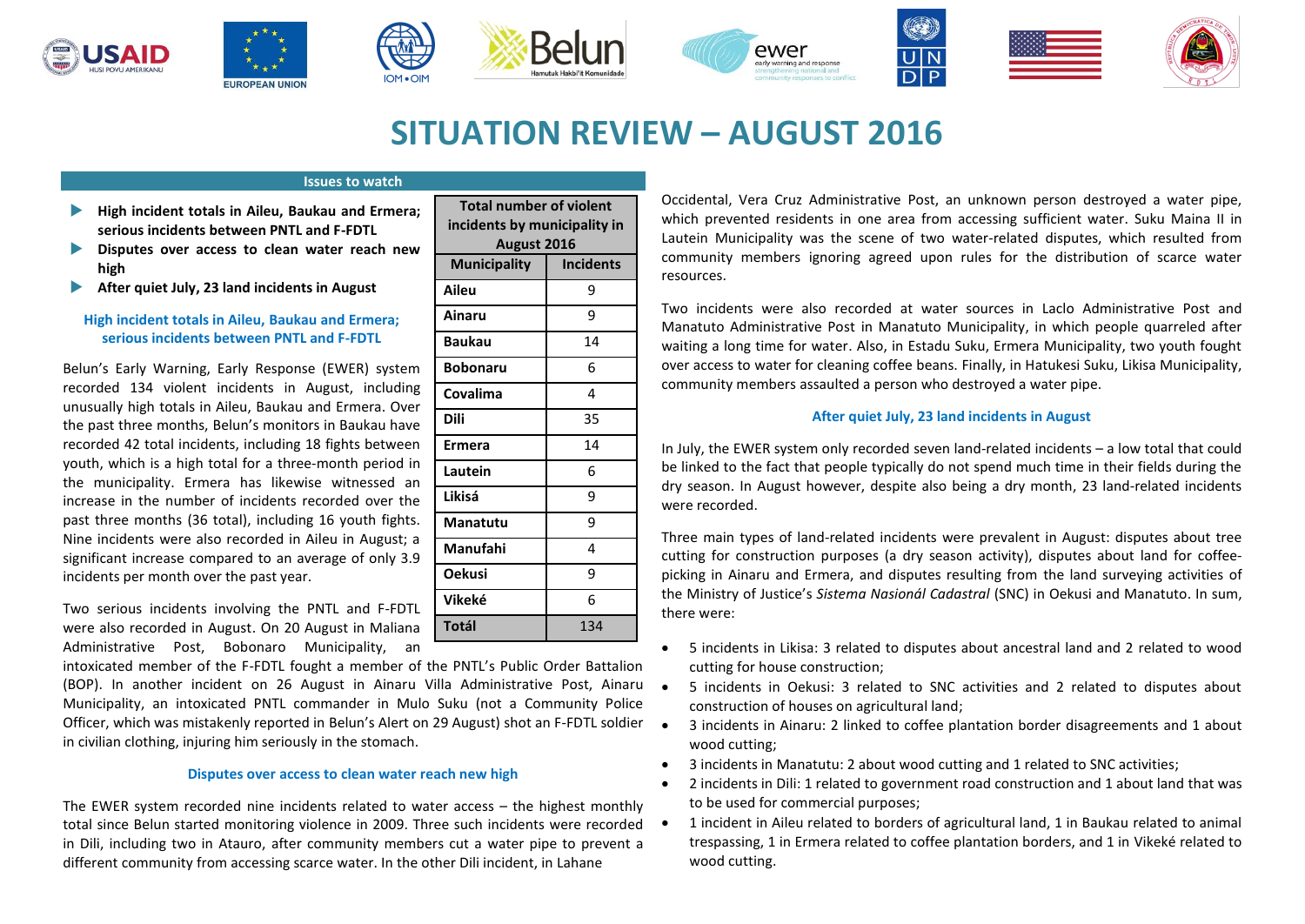

The Early Warning, Early Response (EWER) System is implemented by NGO Belun with generous support from the American People through the United States Agency for International Development (USAID) Civil Society Monitoring of Program, the Government of Timor-Leste through the Prime Minister's Civil Society Fund, the European Union (EU), the United Nations Development Programme (UNDP), the International Organization for Migration (IOM) and the U under the terms of Award No. S-SJTIP-15-GR-1006. The contents and opinions expressed herein are the responsibility of NGO Belun and do not necessarily reflect the views or opinions of USAID, the Government of Timor-Leste, *Department of State.* 

**2**